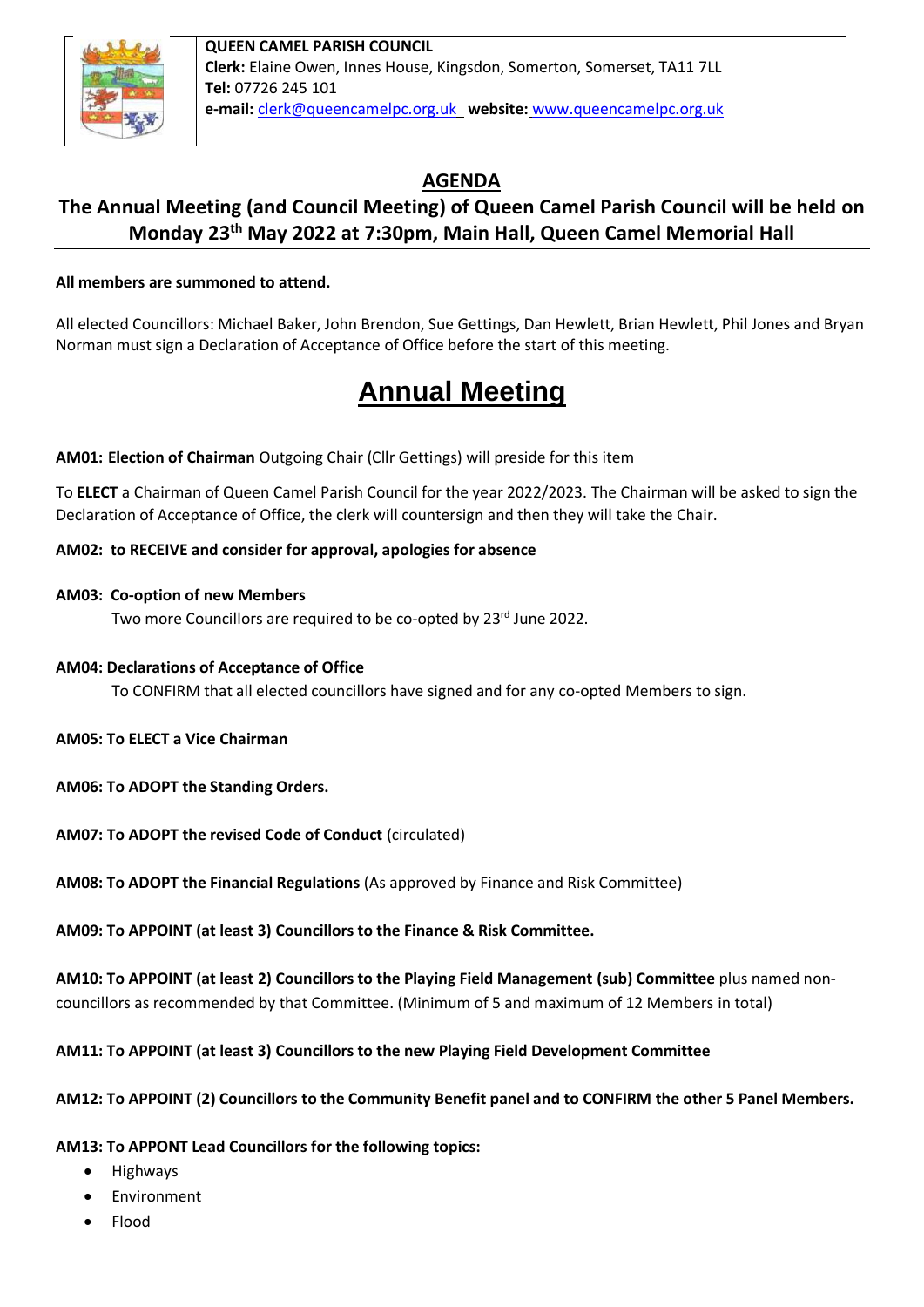- Neighbourhood Plan
- Neighbourhood Watch
- Annual Village Meeting
- Website

**AM14: To confirm dates of meetings (2022-23) and Annual Village Meeting (2023).** 

# **Council Meeting**

The meeting will begin after an opportunity for members of the electorate of the Parish to speak. This is restricted to approximately 15 minutes in total, but shall be at the Chairman's discretion.

#### **05/01 To RECEIVE Declarations of Interests**

To register Councillors' interests relating to Agenda items and remind Councillors to complete new Declarations of Interest forms as soon as possible.

#### **05/02 To RECEIVE County and District Councillor reports**

#### **05/03 Minutes of the previous meeting to be confirmed as correct**

To **APPROVE** as a correct record the minutes of the previous meeting held on 21st April 2022. <https://queencamelpc.org.uk/wp-content/uploads/2022/05/2022-04-21-Draft-Minutes-April.pdf>

- **05/04 To RECEIVE the Clerk's Report** of actions taken and updates for information.
- **05/06 Planning (Background paper)** To consider planning applications received and **RESOLVE** to submit comments where appropriate. Any applications received following the issue of this agenda will also be considered.

**a) [The erection of single storey extension to replace existing conservatory and a two storey porch atrium.](https://publicaccess.southsomerset.gov.uk/online-applications/centralDistribution.do?caseType=Application&keyVal=R9WVT2OWM4400)  [Conversion and extension of existing attached garage and erection of first floor extension and a balcony to](https://publicaccess.southsomerset.gov.uk/online-applications/centralDistribution.do?caseType=Application&keyVal=R9WVT2OWM4400)  [the west elevation. Erection of a detached double garage with room in roof. -](https://publicaccess.southsomerset.gov.uk/online-applications/centralDistribution.do?caseType=Application&keyVal=R9WVT2OWM4400) Maple Tree House Church [Path Queen Camel Yeovil Somerset BA22 7PA](https://publicaccess.southsomerset.gov.uk/online-applications/centralDistribution.do?caseType=Application&keyVal=R9WVT2OWM4400)**

**Ref. No: 22/01077/HOU | Received date: Thu 07 Apr 2022 | Status: Pending Consideration | Case Type: Planning Application**

Comments required by 24<sup>th</sup> May

b) **[Notification of Intent to carry out Tree Surgery Work on No.1 Tree within a Conservation Area. -](https://publicaccess.southsomerset.gov.uk/online-applications/centralDistribution.do?caseType=Application&keyVal=RBCKV8OWMKV00) The Old [Smithy High Street Queen Camel Yeovil Somerset BA22 7NG](https://publicaccess.southsomerset.gov.uk/online-applications/centralDistribution.do?caseType=Application&keyVal=RBCKV8OWMKV00)**

Ref. No: 22/01364/TCA | Received date: Wed 04 May 2022 | Status: Pending Consideration | Case Type: Planning Application

c) **Two planning applications for land opposite Hazelgrove Lodge, High Street, Sparkford**. These are out of our area but QCPC may choose to comment.

[https://publicaccess.southsomerset.gov.uk/online](https://publicaccess.southsomerset.gov.uk/online-applications/applicationDetails.do?keyVal=R6DNAMOWKZ300&activeTab=summary)[applications/applicationDetails.do?keyVal=R6DNAMOWKZ300&activeTab=summary](https://publicaccess.southsomerset.gov.uk/online-applications/applicationDetails.do?keyVal=R6DNAMOWKZ300&activeTab=summary)

[https://publicaccess.southsomerset.gov.uk/online](https://publicaccess.southsomerset.gov.uk/online-applications/applicationDetails.do?keyVal=R6BPTQOWKYB00&activeTab=summary)[applications/applicationDetails.do?keyVal=R6BPTQOWKYB00&activeTab=summary](https://publicaccess.southsomerset.gov.uk/online-applications/applicationDetails.do?keyVal=R6BPTQOWKYB00&activeTab=summary)

#### **05/07 Playing Field**

#### **a) Playing Field Management Committee Report**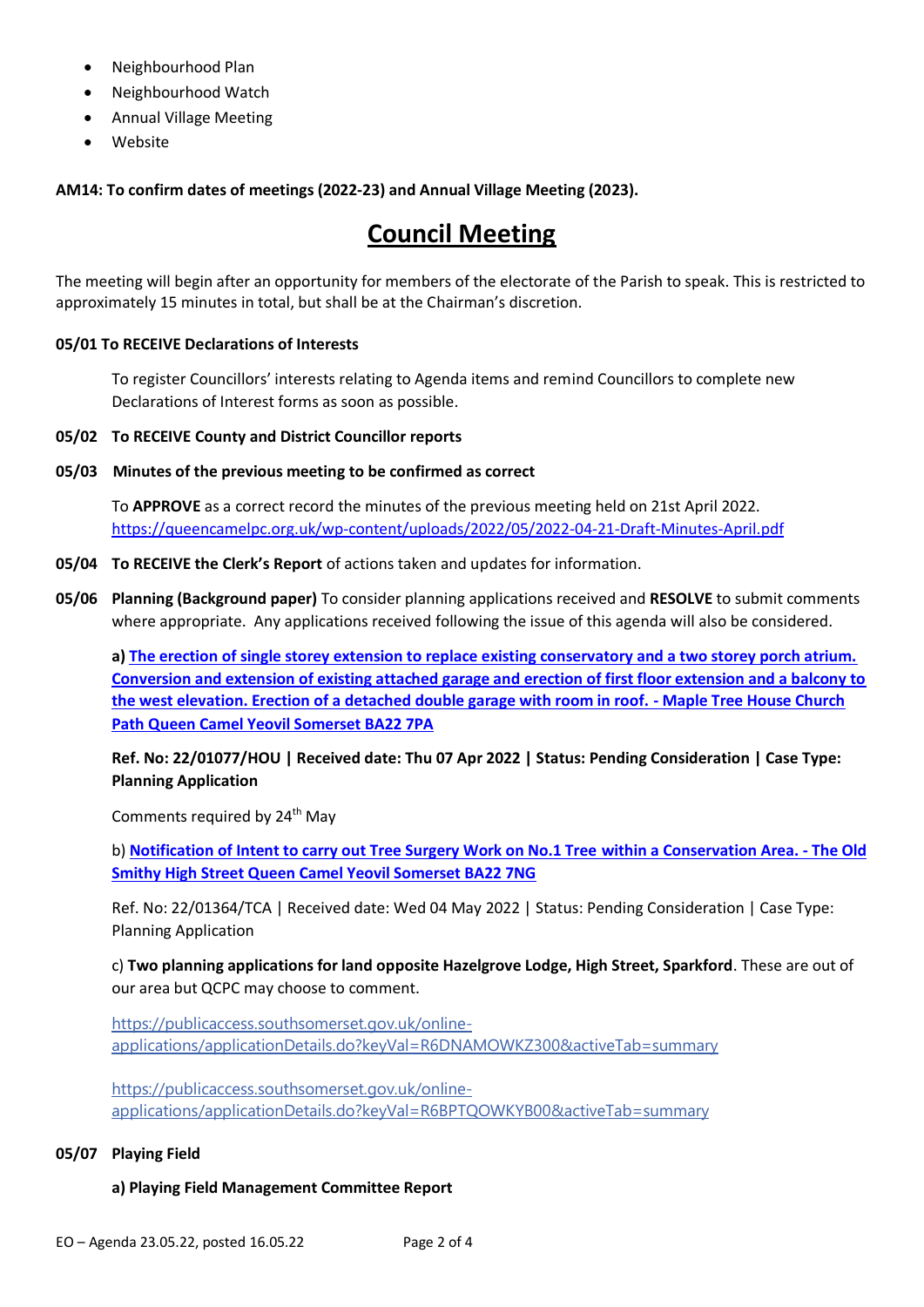Draft minutes are available her[e https://queencamelpc.org.uk/wp-content/uploads/2022/05/2022-04-25-](https://queencamelpc.org.uk/wp-content/uploads/2022/05/2022-04-25-Draft-minutes-PMFC-april-PJ.pdf) [Draft-minutes-PMFC-april-PJ.pdf](https://queencamelpc.org.uk/wp-content/uploads/2022/05/2022-04-25-Draft-minutes-PMFC-april-PJ.pdf)

Cllr Jones (Chair) will provide subsequent news as a verbal report.

#### **b) SCC Land at Queen Camel Playing Field**

To **DISCUSS** response from SCC regarding offer of a licence, maintenance of the area and insurance.

**c) Play area Fundraising** To **DISCUSS** progress including:

- Recent fundraising events
- Amount raised so far and how funds will be managed
- Lottery / grant applications

#### **05/08 Community Benefit Fund Panel**

**a) Review of process for Community Benefit Fund Panel** To **DISCUSS** and if required to **RESOLVE** a process to make changes following lessons learned from recent applications.

#### **b) To DISCUSS correspondence received about the application for Solar Panels on the Village Hall**

#### **c) To RECEIVE an update about the Community Lounge**

#### **d) To RECEIVE an update about installation of the defibrillators**

#### **05/09 Neighbourhood Plan**

To **DISCUSS** how the Project list in the Plan should be updated with input from the community.

#### **05/10 Highways and Traffic**

**a) A303 Dualling:** To **RECEIVE** a report following the meeting with Galliford Try.

**b) Temporary Traffic Regulation Order.** To **RESOLVE** when to distribute the questionnaire into its effectiveness and how this will be resourced.

**c) Highways** To **RECEIVE** any update on the list of Highways issues listed in previous minutes.

#### **05/11 Environment** This item is deferred until the next meeting

#### **05/12 News and Communications**

#### **a) Annual Village Meeting** To **RECEIVE** an update

**b) Neighbourhood Watch** To **RECEIVE** the crime report and any other updates.

#### **05/13 Financial Reports and Accounting**

**a) Insurance: To RESOLVE to approve accepting the quote for parish council insurance for £567.49 per year for 3 years** (subject to index linking for asset values)

**b) Payroll: To RESOLVE to approve that PATA Payroll may be confirmed as our payroll provider and that the Chair may sign the Agreement.**

**c) Bank signatories:** To **DISCUSS** replacing bank signatories

#### **d) To RECEIVE reports from RFO**

- New report to show bank balance and changes to earmarked reserves (circulated)
- To **RESOLVE** to **APPROVE** the end of year (2021-2022) bank reconciliation (circulated)